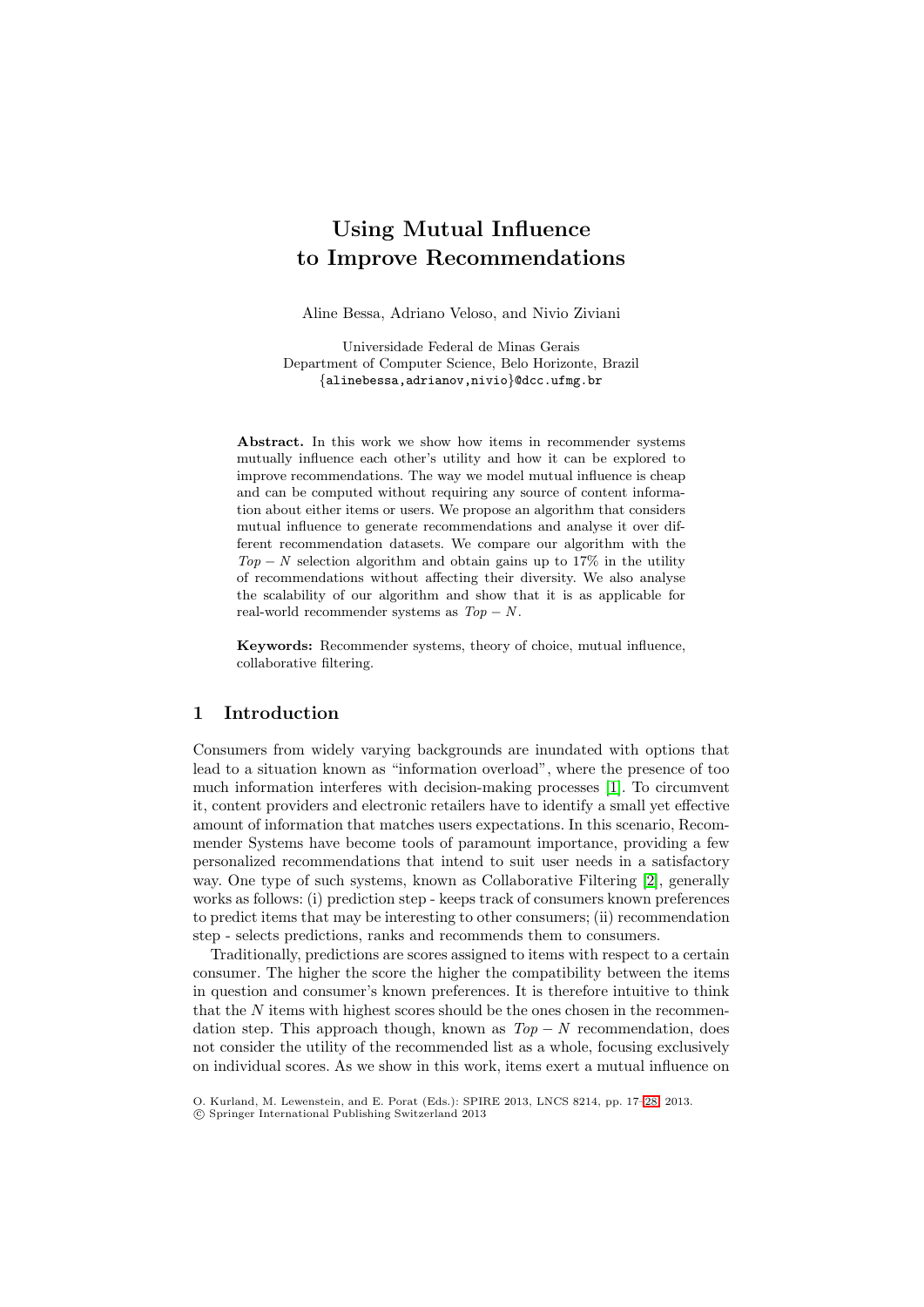their utilities, i.e. the quality of an item depends not only on its own score but also on which other items are presented in the  $Top - N$  recommendations.

This work is motivated by the theory of choice of Amos Tversky [\[3\]](#page-11-3), which indicates that preference among items depends not only on the items' specific features, but also on the presented alternatives. In the context of movies, for instance, it is equivalent to state that an action fan may prefer a mediocre karate movie over romance titles, but would not interact with this same karate movie when presented with better action films. We investigate the influence alternatives exert on each other, and how this information can be used to improve recommendations utility. It could be either embedded on the predictions computation or weighed right after they are generated in the recommendation step. We here focus on the recommendation step.

We propose a novel algorithm that incorporates mutual influence to perform the selection of a set of N items, which we call *GSMI* - *Greedy Selection based on Mutual Influence*. We conducted a systematic evaluation of *GSMI* involving different recommendation scenarios and distinct datasets. In order to evaluate *GSMI*, we used the utility metric proposed in [\[4\]](#page-11-4) and measured diversity using the framework proposed in [\[5\]](#page-11-5).

In summary, the main contributions of this work are (i) a cheap way of modelling and computing the mutual influence items exert on each other's utility, (ii) a new algorithm that considers mutual influence to select items in the recommendation step of a collaborative filtering, (iii) a thorough evaluation of its benefits in recommendation tasks – we compare *GSMI* with *Top* − *N* and obtain significant gains in the utility of recommendations without affecting their diversity –, (iv) an analysis of the scalability of *GSMI*, which indicates that the algorithm is applicable for real-world recommender systems.

This paper is structured as follows. Section 2 discusses previous related work and connects it to our study. Section 3 outlines some basic concepts that are the foundations of this work. Section 4 details *GSMI* and our evaluation methodology. Section 5 presents experiments that demonstrate the efficiency and efficacy of *GSMI*, taking different datasets into account. Finally, Section 6 details our conclusions and future work.

# **2 Related Work**

In this section, we present related work in  $Top - N$  recommendations, dependencies among items, and learning to rank, as described next.

*Top* − *N Recommendation.* The state of the art prediction algorithms for *Top* − *N* recommendations, when explicit feedback is available, are PureSVD and NNCosNgbr (Non-normalized Cosine Neighborhood) [\[6\]](#page-11-6). A *Top* − *N* recommendation step when predictions are generated by these algorithms performs better than some sophisticated Learning to Rank methods. PureSVD is based on latent factors, i.e. users and items are modelled as vectors in a same vector space and the score of user  $u$  for item  $i$  is predicted via the inner-product between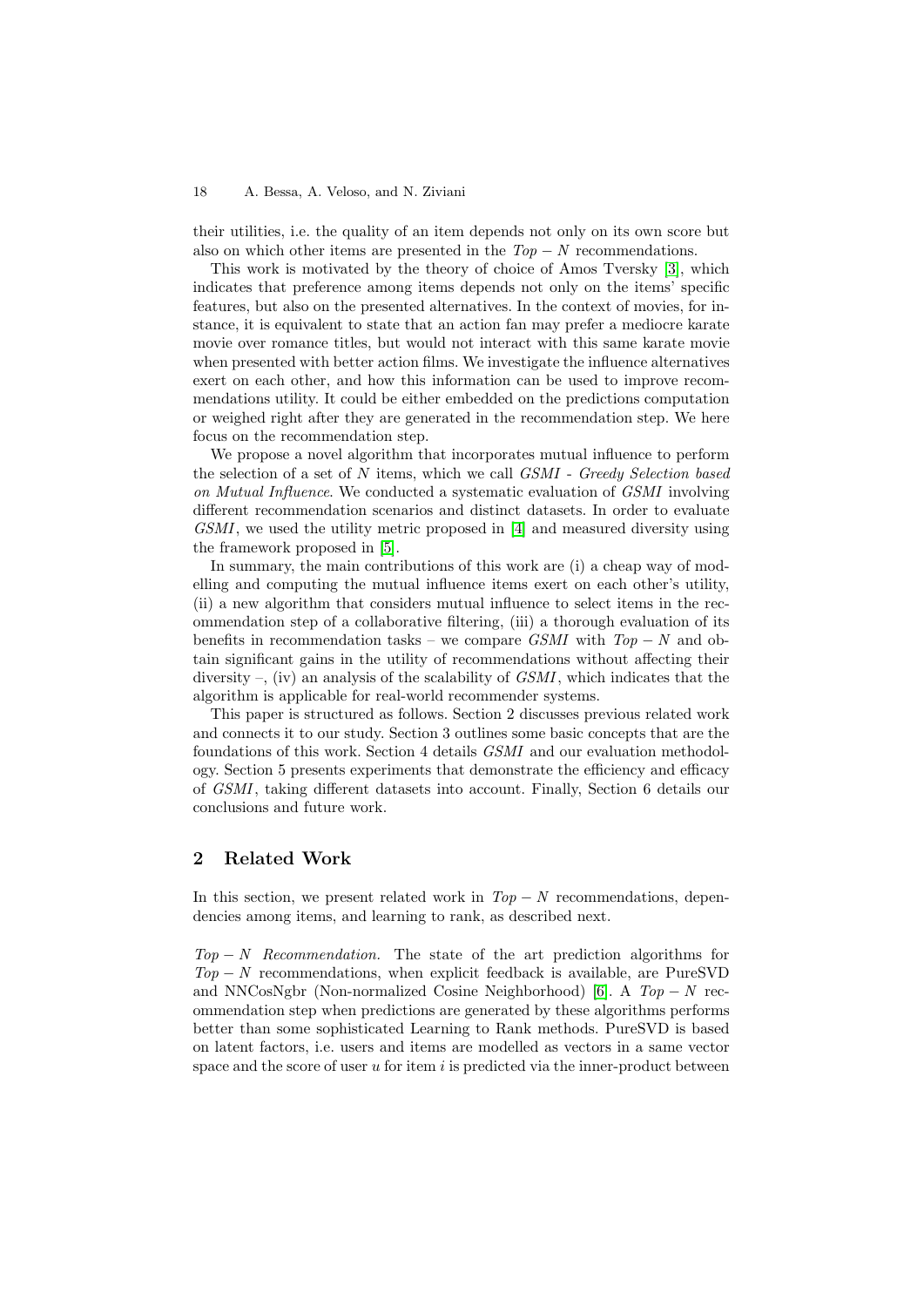their corresponding vectors. NNCosNgbr works upon the concept of neighbor-hood, computing predictions according to feedback of similar users/items. [\[6\]](#page-11-6) is related to our work because we use both PureSVD and NNCosNgbr as our prediction algorithms and compare *GSMI* with *Top* − *N* for the recommendation step.

*Dependencies among Items.* In 1972, Amos Tversky proposed a model acording to which a user chooses among options by sets of item aspects – an example would be  $\{price < $100.00\}$  [\[3\]](#page-11-3). We do not assume that items' features are available and therefore do not model aspects in our approach, but we do rely on the idea that user choice depends on all presented alternatives – i.e. such alternatives interfere with each other's utility. Another work that relies on Economics principles to model dependencies among items is that of Wang [\[7\]](#page-11-7). Inspired by the Modern Portfolio Theory in finance, Wang derives a document ranking algorithm that extends the Probability Ranking Principle by considering both the uncertainty of relevance predictions and correlations between retrieved items. This work is the closest to ours.

*Learning to Rank.* LTR (*Learning to Rank*) are supervised methods to automatically build ranking models for items [\[8\]](#page-11-8). Although we do not generate an ordering among the items selected in the recommendation step, we do use supervised learning to compute mutual influence and perform selections. An LTR work that is somewhat close to ours is that of Xiong et al [\[9\]](#page-11-9). In an advertisement scenario, they observed that the CTR (*Click-Through Rate*) of an ad is often influenced by the other ads shown alongside. Based on it, they designed a Continuous Conditional Random Field for click prediction focusing on how ads influence each other. Another work that models influence among items and explores it to perform an LTR is [\[10\]](#page-11-10). In this paper, influences are modelled as similarities among items and embedded in a latent structured ranking method afterwards.

# **3 Basic Concepts**

In this work, there are two fundamental sources of evidence that are used to select which items should be recommended to a certain user: (i) individual scores  $\phi$ generated in the prediction step by either PureSVD or NNCosNgbr, and (ii) pairwise scores  $\theta$  that quantify mutual influence among items. Both  $\phi$  and  $\theta$  are real values in the interval [0, 1].

The pairwise scores  $\theta$  work in a positive way: the higher they are, the higher the utility of the items in question when selected to a same recommendation list. Given items a and b,  $\theta(a, b)$  should ideally be computed considering only cases where they are simultaneously selected to recommendation. Unfortunately, it is not possible to reconstruct the recommendation lists in none of the studied datasets. As a consequence, it is not possible to know which items were presented to users together and therefore we compute  $\theta(a, b)$  considering users historical data as a whole, as detailed in Section 3.2.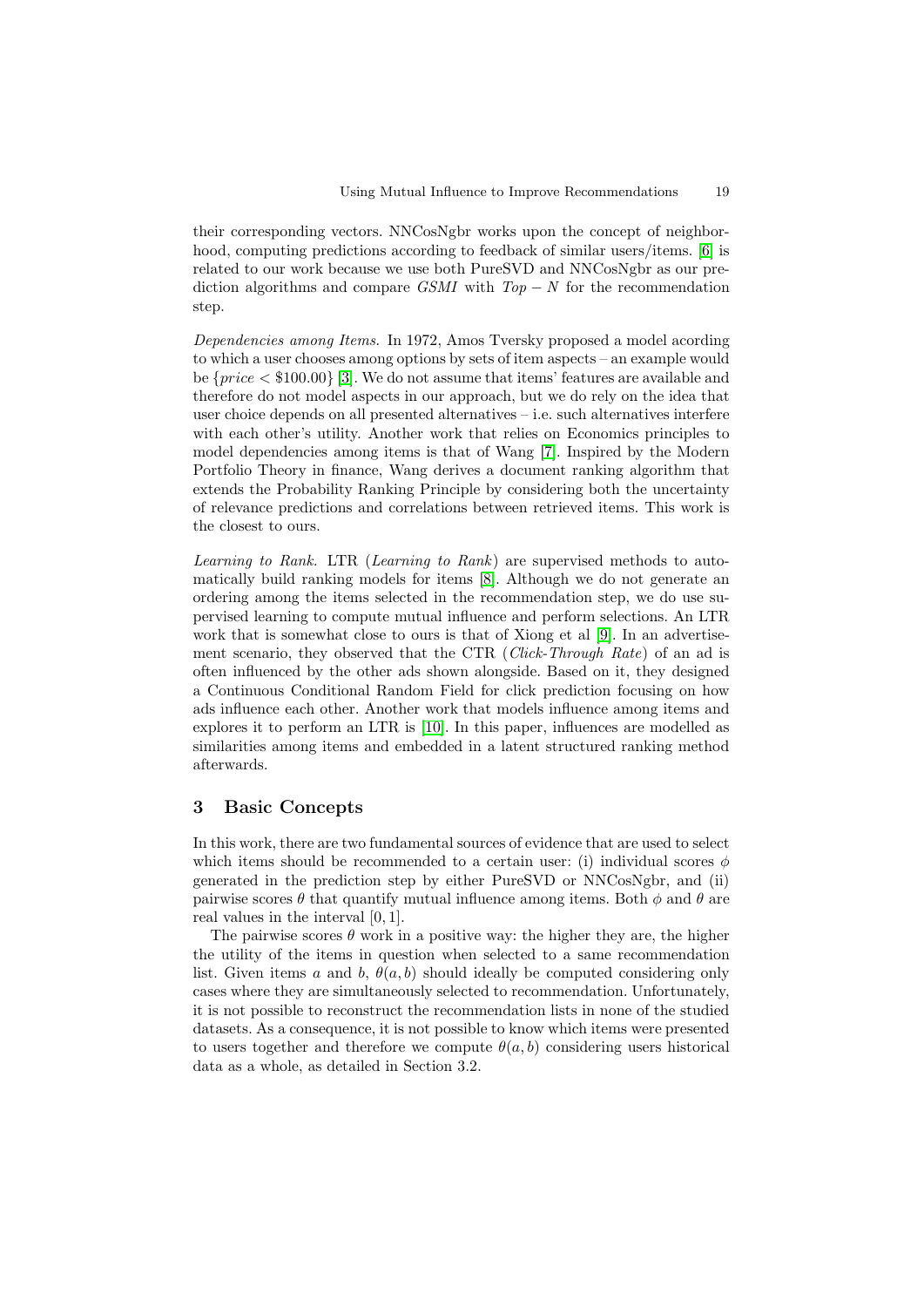In this work, we assume that predictions are generated to  $K$  items, and then  $N, N \leq K$ , items must be selected to compose a recommendation list. Typical values for N are 5 and 10, and depending on the prediction algorithm  $K$  can be equivalent to the total number of items in the dataset [\[8\]](#page-11-8). We also assume that users explicitly give feedback to items, and depending on the system it can be a rating, a purchase signal  $(0/1)$ , a click  $(0/1)$  etc. Next, we detail how we compute individual scores  $\phi$ , pairwise scores  $\theta$ , and how they are combined.

## **3.1 Individual Scores** *φ*

Individual scores are generated by prediction algorithms that are divided into two categories: neighborhood-based and model-based [\[8\]](#page-11-8). The latter have recently enjoyed much interest due to related outstanding results in the Netflix competition, a popular event in the recommender systems field that took place between  $2006$  and  $2009<sup>1</sup>$  $2009<sup>1</sup>$  $2009<sup>1</sup>$ . Nonetheless, neighborhood-based prediction algorithms usually provide a more concise and intuitive justification for the computed predictions, and are more stable, being little affected by the addition of users, items, or ratings [\[8\]](#page-11-8). The predictors used in this paper are PureSVD (model-based) and NNCosNgbr (neighborhood-based), both state of the art methods for  $Top - N$ recommendations when explicit feedback is available.

The input for PureSVD is a User  $\times$  Item matrix M filled up as follows:

$$
M_{ui} = \begin{cases} \text{numerical feedback, if consumer } u \text{ gave feedback about item } i, \\ 0, \text{if not.} \end{cases} \tag{1}
$$

PureSVD consists in factorizing M via SVD as  $M = U \times E \times Q$ , where U is an orthonormal matrix, E is a diagonal matrix with the first  $\gamma$  singular values of M, and Q is also an orthonormal matrix. The prediction of an individual score  $\phi(i)$  given a user u is thus given by:

$$
\phi(i) = M_u \times Q^T \times Q_i \tag{2}
$$

where  $M_u$  is the *u*-th row of M corresponding to user u latent factors,  $Q^T$  is the transpose of  $Q$ , and  $Q_i$  is the *i*-th row of  $Q$  corresponding to item *i* latent factors.

NNCosNgbr is a neighborhood model that bases its predictions on similarity relationships among either users or items. Working with items similarities usually lead to better accuracy rates and more scalability [\[11\]](#page-11-11). In this case, recommendations can be explained in terms of the items that users have already interacted with via ratings, purchases, likes etc [\[11\]](#page-11-11). Due to these reasons, we focus on item-based NNCosNgbr. The prediction of an individual score  $\phi(i)$  given a user  $u$  is computed as follows:

<span id="page-3-1"></span>
$$
\phi(i) = b_{ui} + \sum_{j \in D^k(u;i)} d_{ij}(r_{uj} - b_{uj})
$$
\n(3)

<span id="page-3-0"></span><sup>1</sup> [http://en.wikipedia.org/wiki/Netflix\\_Prize](http://en.wikipedia.org/wiki/Netflix_Prize)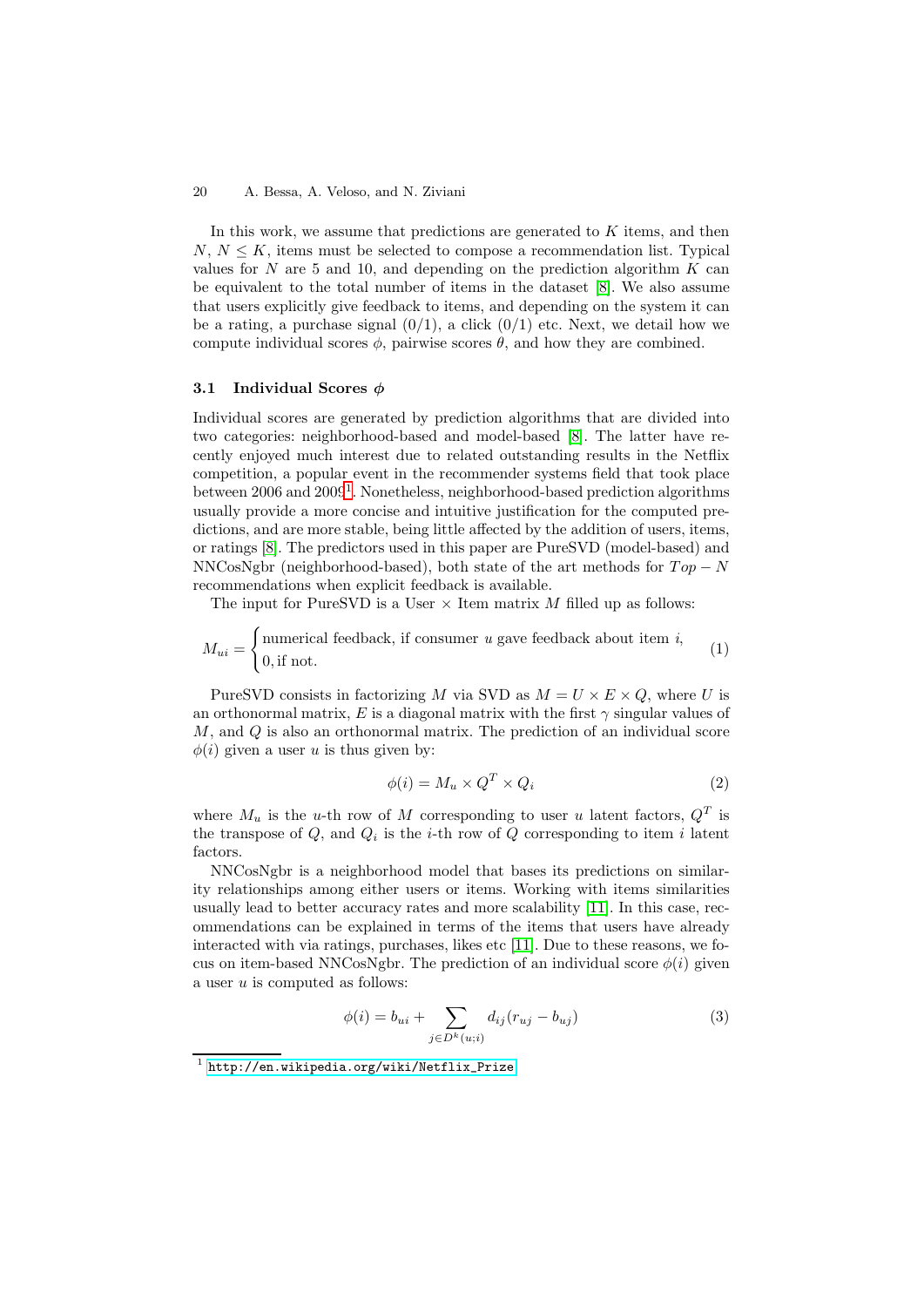where  $b_{ui}$  is a combination of user and item biases as in [\[12\]](#page-11-12),  $D^k(u; i)$  is the set of k items rated by u that are the most similar to  $i, d_{ij}$  is the similarity between items *i* and *j*,  $r_{uj}$  is an actual feedback given by *u* to *j* and  $b_{uj}$  is the bias related to  $u$  and  $i$ .

Biases are taken into consideration because they mask the fundamental relations between items. Item biases include the fact that certain items tend to receive better feedback than others. Similarly, user biases include the tendency of certain users to give better feedback than others. Finally, the similarity among items, used to compute both  $D^k(u;i)$  and  $d_{ij}$ , is measured with the adjusted cosine similarity [\[6\]](#page-11-6).

## **3.2 Pairwise Scores** *θ*

The pairwise scores  $\theta(i, j)$  capture the mutual influence items i and j have on their own utility. In other words,  $\theta(i, j)$  quantifies to what extent the selection of i is correlated with the selection of j and vice-versa. Given that it is not possible to track at what times  $i$  and  $j$  were selected together in the studied datasets, we compute  $\theta(i, j)$  considering all their co-occurences in the historical data, regardless of when they were presented to users. A straightforward way of computing  $\theta(i, j)$  is via Maximum Likelihood Estimator (MLE), as follows:

<span id="page-4-0"></span>
$$
\theta(i,j) = \frac{l_{ij}}{f_{ij}}\tag{4}
$$

where  $l_{ij}$  is the number of consumers that liked i and j and  $f_{ij}$  is the number of consumers that gave feedback to  $i$  and  $j$ . It turns out that this MLE computation yields good results, as detailed in Section [5.](#page-6-0)

The notion of *"liked"* can be understood as *"clicked"*, *"received a high rating"*, *"purchased"*, etc. The problem with computing  $\theta$  via Equation [4](#page-4-0) is that most items do not receive much feedback – i.e., recommendation datasets. As a consequence, using MLE to approximate the value of  $\theta$  can lead to arbitrarily bad approximations. To make more realistic approximations, one can penalize pairs of items with a poor support, shrinking the computation with a factor  $\lambda$  [\[6\]](#page-11-6):

<span id="page-4-1"></span>
$$
\theta(i,j) = \frac{f_{ij}}{\lambda + f_{ij}} \times \frac{l_{ij}}{f_{ij}} \tag{5}
$$

Note that Equation [5](#page-4-1) converges to Equation [4](#page-4-0) when  $\lambda \to 0$ . The main chal-lenge in using Equation [5](#page-4-1) is to find an adequate value for  $\lambda$ .

### **3.3 Combining Scores**

In this work, we combine individual and pairwise scores to select  $N$  items out of K for recommendation. The problem is therefore posed as selecting a set of items  $I = \{i_1, ..., i_N\}$  that maximizes the following utility function:

<span id="page-4-2"></span>
$$
\sum_{i_a \in I} \frac{\phi(i_a)}{|I|} + \sum_{(i_l, i_m) \in I^2} \frac{\theta(i_l, i_m)}{|I|^2}
$$
(6)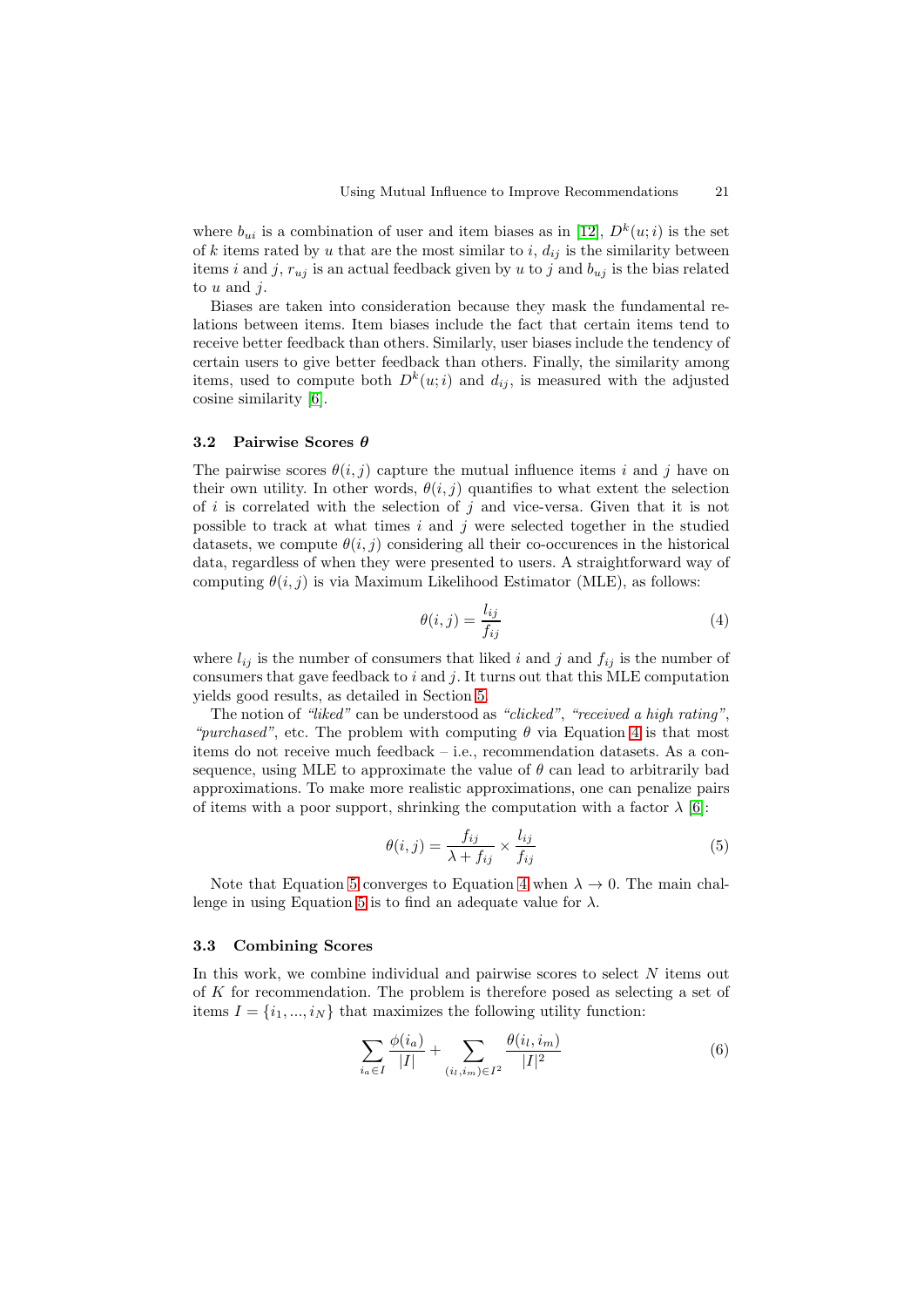where the normalization in both summations is important to keep their contributions fair – i.e., both values will remain in the interval  $[0, 1]$ .

There are some different ways of obtaining an exact solution to this optimization problem. For instance, one can trivially enumerate all N-combinations of a set with K items and choose the one that sums up to the highest value. It is also possible to use integer programming to solve it (NP-Hard) [\[13\]](#page-11-13). To the best of our knowledge, all these techniques are costly and there is no polynomial algorithm that maximizes this function in an exact way.

# **4 The** *GSMI* **Algorithm**

Combining scores to select items for recommendation leads to an intractable optimization, as discussed previously. To tackle with this problem under a practical viewpoint, we propose *GSMI*, a greedy algorithm that selects N items, one at a time, taking into account items that were selected previously.

The algorithm receives a set of items  $I = \{i_1, \ldots, i_k\}$  and their individual scores  $\{\phi(i_1),\ldots,\phi(i_k)\}\$ , and returns a set R with N selected items, where  $N \leq K$ . It is described as follows.

## **Algorithm 1.** *GSMI* Algorithm

1:  $i \leftarrow \argmax \phi(i)$ 2:  $R \leftarrow \{i\}$ <sup>i∈*I*</sup> 3:  $I \leftarrow I \setminus \{i\}$ 4: while  $|R| < N$  do 5:  $j \leftarrow \text{argmax}$ *j*∈*I*  $\sum$ *a*∈*R<sup>j</sup>*  $\frac{\phi(a)}{|R_j|} + \sum_{\alpha \in \Delta}$ (*b,c*)∈*R*<sup>2</sup> *j*  $\theta(b, c)$  $\frac{P(\upsilon, \upsilon)}{|R_j|^2}$ , where  $R_j = R \cup \{j\}$ 6:  $R \leftarrow R_j$ 7:  $I \leftarrow I \setminus \{j\}$ 8: **end while** 9: **return** R

*GSMI* starts selecting the item that has the best individual score, i. All other  $N-1$  selected items are chosen in a way that maximizes the equation in line 5, where the maximized set is comprised by all items that were already chosen,  $R$ , and the new item itself. The crucial greedy choice of *GSMI* is selecting the item with best individual score first.

*GSMI* runs in polynomial time. The loop in line 4 will be executed exactly  $N-1$  times. In line 5, an item is chosen out of  $K-1$  in the worst case; in the best case, out of  $K - N + 1$  ones. It means that  $O(K)$  items need to be analysed at each time. In line 5, the first summation is performed in  $O(|R|)$  time. The second summation is performed in  $O(|R|^2 \times \beta)$  time, where  $O(\beta)$  is the time complexity of θ. An upper bound for the time complexity of *GSMI* is therefore  $O(K+|R| \times (K \times |R|^2 \times \beta)) = O(KN^3\beta)$ , given that  $|R| \leq N$ .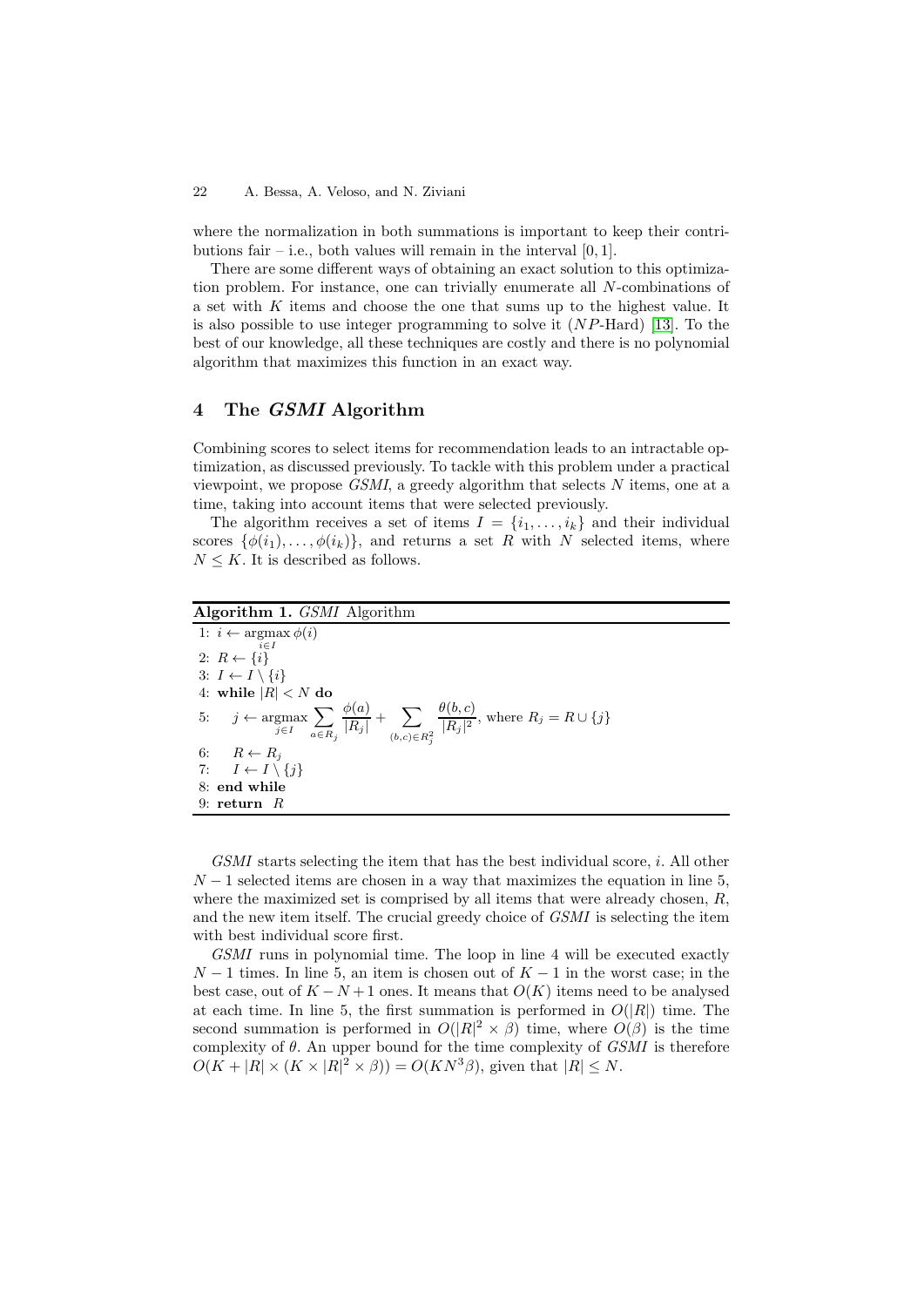The time complexity of computing  $\theta$ ,  $O(\beta)$ , depends on the size of the dataset, on the maximum number of feedback given by a certain user to the items in question, and on the used data structures. For each loop iteration, it is possible to reuse partial summations from the previous iteration, in a way that the total time complexity is reduced to  $O(KN^2\beta)$ . Besides that, it is possible to optimize function calls to compute  $\theta$  by taking advantage of its symmetry and by using memoization. Therefore, as we discuss in Section [5,](#page-6-0) it is simple to speed up *GSMI* and make it scalable to big datasets.

It is worth pointing out that *GSMI* is compatible with any recommender system where it is possible to estimate I, its corresponding scores  $\{\phi(i_1),\ldots,\phi(i_k)\}\$ , and approximations for pairwise scores  $\theta$ . Therefore, the proposed algorithm is *a priori* compatible with systems that employ both matrix factorization techniques and sketching/fingerprinting methods for dealing with big data.

To validate *GSMI*, we use the explicit feedback users give over items as a utility measurement: the better it is, the more useful the recommendations are [\[14\]](#page-11-14). The hypothesis we started investigating can therefore be simply posed as *"Does GSMI select items that receive better feedback when compared to those selected by Top* − *N*?" For all studied datasets, feedback consists of ratings. To perform the comparison between *GSMI* and  $Top - N$  we thus measure the average rating users gave to recommended items, applying 5-fold cross-validation [\[4\]](#page-11-4). We generate individual scores for all (user, item) pairs in the test set and then perform items selection using both *GSMI* and *Top* − *N* . The recommendation list containing items that receive higher ratings is the one that is considered more useful.

In this work we also compare *GSMI* and *Top* − *N* under a diversity perspective. It has recently become a consensus that a desirable feature for successful recommender systems is the ability of generating diverse, non-monotonous recommendations to users [\[15\]](#page-11-15). Diversity is usually defined as the opposite of similarity, and the most explored approach for measuring it uses content-based similarity between items [\[8\]](#page-11-8). The diversity metric we apply, intra-list distance (ILD), was proposed by Zhang and Hurley [\[16\]](#page-11-16) and works as follows:

$$
ILD = \frac{2}{|R|(|R|-1)} \sum_{i_k, i_l \in R, l < k} 1 - sim(i_k, i_l) \tag{7}
$$

where R is comprised by all selected items and  $sim(i_k, i_l)$ . More details of how we performed experiments with ILD are given in Section [5.](#page-6-0)

## <span id="page-6-0"></span>**5 Experiments**

In this work, we investigated mutual influence in three different datasets: Movie-Lens  $100K^2$  $100K^2$ , MovieLens  $1M^3$  $1M^3$ , and Jester  $1^4$  $1^4$ . Table [1](#page-7-0) summarizes some of their characteristics.

<sup>2</sup> <http://www.grouplens.org/system/files/ml-100k.zip>

<span id="page-6-1"></span><sup>3</sup> <http://www.grouplens.org/system/files/ml-1m.zip>

<span id="page-6-3"></span><span id="page-6-2"></span><sup>4</sup> <http://goldberg.berkeley.edu/jester-data/jester-data-1.zip>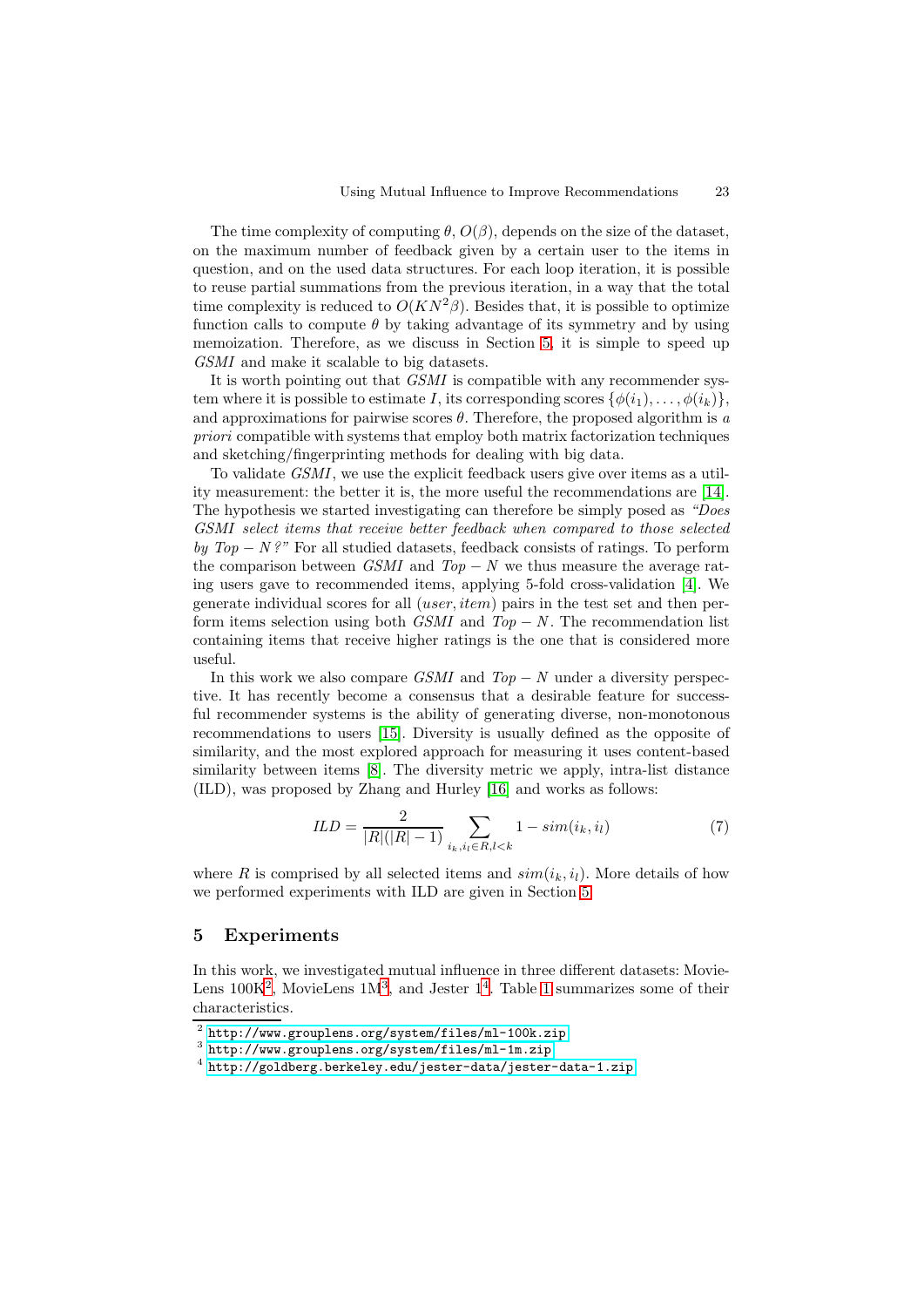<span id="page-7-0"></span>

| Characteristic       | MovieLens 100K MovieLens 1M |           | Jester 1                                     |
|----------------------|-----------------------------|-----------|----------------------------------------------|
| Domain               | Movies                      | Movies    | Jokes                                        |
| Feedback             | Ratings $(1 - 5)$           |           | Ratings $(1 - 5)$ Ratings $(-10.00 - 10.00)$ |
| Number of users      | 943                         | 6,040     | 24,983                                       |
| Number of items      | 1.682                       | 3,900     | 100                                          |
| Number of feedback   | 100,000                     | 1,000,209 | 1,810,455                                    |
| Minimum ratings/user | 20                          | 20        | 36                                           |
| Sparsity rate        | 0.937                       | 0.958     | 0.275                                        |

**Table 1.** Succint characterization of the studied datasets

<span id="page-7-1"></span>Table 2. Average ratings given by users to items recommended by two different methods:  $Top - N$  and  $GSMI$ .  $GSMI - 5$ ,  $GSMI - 10$ , and  $GSMI - 20$  correspond to *GSMI* selecting  $N = 5, 10, 20$  items respectively. The average ratings were computed for different values of N using PureSVD and NNCosNgbr as predictors. For each  $GSMI/Top - N$  pair, we performed a t-test over each dataset, and with a 95% confidence level only the underlined results are not statistically different.

| Predictor | Method      | MovieLens 100K MovieLens 1M Jester 1 |       |       |
|-----------|-------------|--------------------------------------|-------|-------|
| PureSVD   | $Top-5$     | 3.924                                | 4.127 | 1.292 |
|           | $GSMI-5$    | 3.974                                | 4.175 | 1.518 |
|           | $Top-10$    | 3.837                                | 4.004 | 1.031 |
|           | $GSMI - 10$ | 3.878                                | 4.057 | 1.188 |
|           | $Top-20$    | 3.738                                | 3.908 | 0.892 |
|           | $GSMI - 20$ | 3.765                                | 3.939 | 0.911 |
|           | $Top-5$     | 3.821                                | 4.027 | 2.312 |
| NNCosNgbr | $GSMI-5$    | 3.875                                | 4.096 | 2.363 |
|           | $Top-10$    | 3.775                                | 3.928 | 1.529 |
|           | $GSMI - 10$ | 3.824                                | 3.993 | 1.589 |
|           | $Top-20$    | 3.691                                | 3.836 | 0.939 |
|           | $GSMI - 20$ | 3.726                                | 3.890 | 0.940 |

The MovieLens datasets are significantly more sparse than Jester 1. While in the former users rated at least 20 movies, in the latter users gave feedback to at least 36% of the jokes. MovieLens 1M is comprised by many more users and items than MovieLens 100K, and its total amount of ratings is similar to Jester's. Finally, while ratings in the MovieLens dataset are discretized and vary from 1 to 5, users in Jester 1 can assign any real number from -10.00 to 10.00 to any rated joke.

We compared *GSMI* with the *Top* − *N* approach in order to evaluate how mutual influence alone can bring up gain to recommender systems. Table [2](#page-7-1) presents results for experiments with  $N = 5, 10, 20$ . For the MovieLens datasets, we considered that movies were liked by users if their ratings were equal or higher than 4; in the case of Jester 1, if they were equal or higher than 5.00. For all experiments, PureSVD was executed with 50 latent factors, the number of neighbors in  $D^k(u; i)$  in Equation [3](#page-3-1) was fixed in 60, and the value of  $\lambda$  for pairwise scores  $\theta$  in Equation [5](#page-4-1) was fixed in 0.5.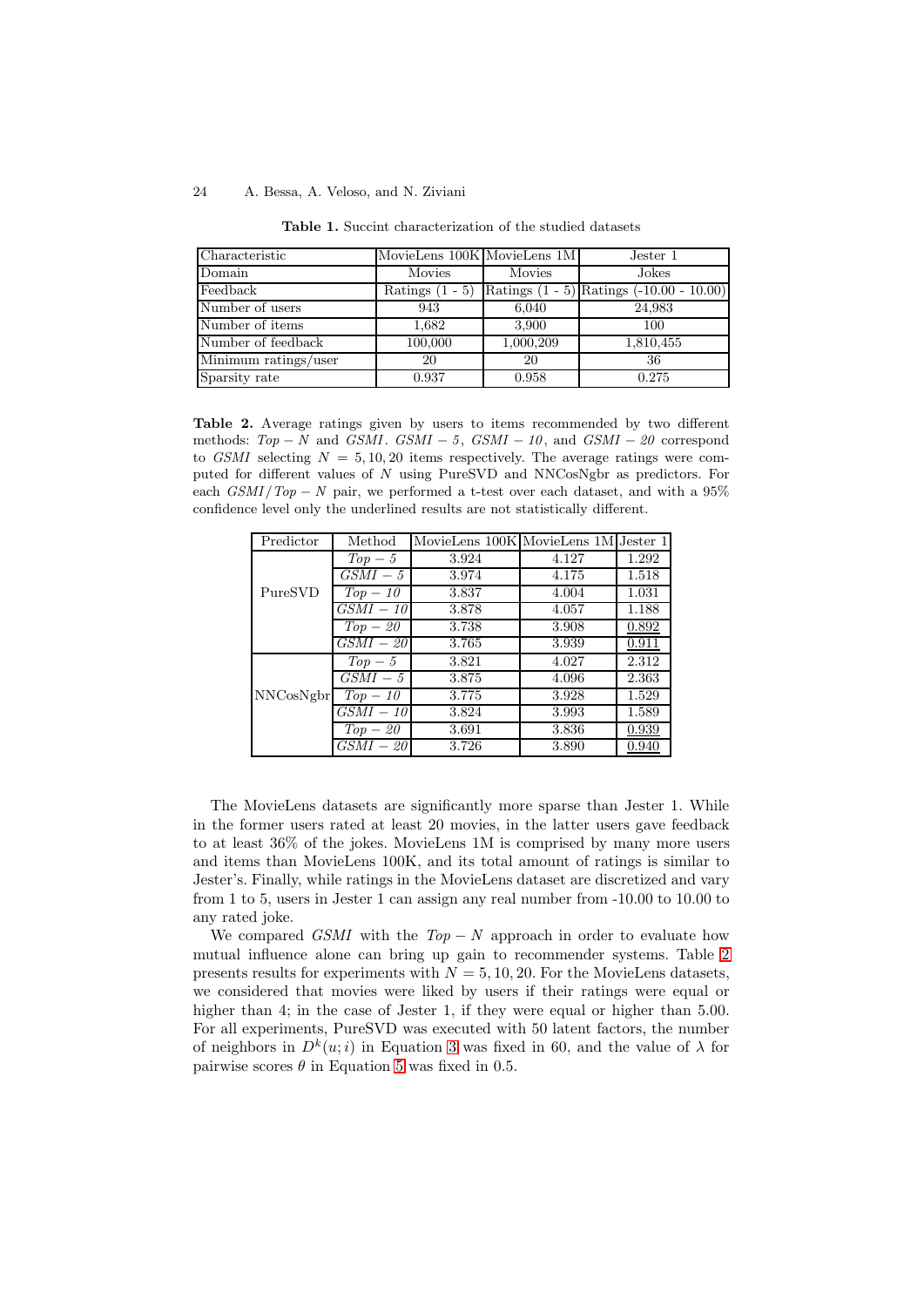

<span id="page-8-0"></span>Fig. 1. Average running times per validation fold, in seconds, for different combinations of datasets and predictors, with  $N = 5, 10, 20$ 

As shown in Table [2,](#page-7-1) predictor PureSVD generated better average ratings for both *Top* − *N* and *GSMI* methods with respect to the MovieLens datasets. Concerning the Jester 1 dataset, NNCosNgbr performed better. In all cases, either *GSMI* produced superior average ratings or was statistically equivalent to the  $Top - N$  results. The obtained gains were up to 17%. Although the difference between  $Top - N$  and *GSMI* approaches may seem small, it is known that such differences have a huge impact on recommender systems [\[17\]](#page-11-17).

## **5.1 Efficiency and Scalability of** *GSMI*

*GSMI* is a greedy algorithm for the maximization problem posed by Equation [6.](#page-4-2) It is thus useful to compare it against exact solutions. We implemented such solutions for the MovieLens 100K dataset, with predictors PureSVD and NNCosNgbr and  $N = 5$ . The computations were carried out via the enumeration of all items combinations and posterior selection of the one that maximized Equation [6.](#page-4-2) Nonetheless, such computations took more than 3 hours to be completed, while *GSMI* generates results per validation fold in around 70 seconds in the worst case, as shown in Figure [1.](#page-8-0)

Regarding the utility of results, the average ratings obtained with the exact solutions were 3.984 and 3.895 for PureSVD and NNCosNgbr respectively. Both results were not statistically different from the corresponding average ratings obtained with *GSMI* for  $N = 5$ , 3.974 and 3.875, according to a t-test with a 95%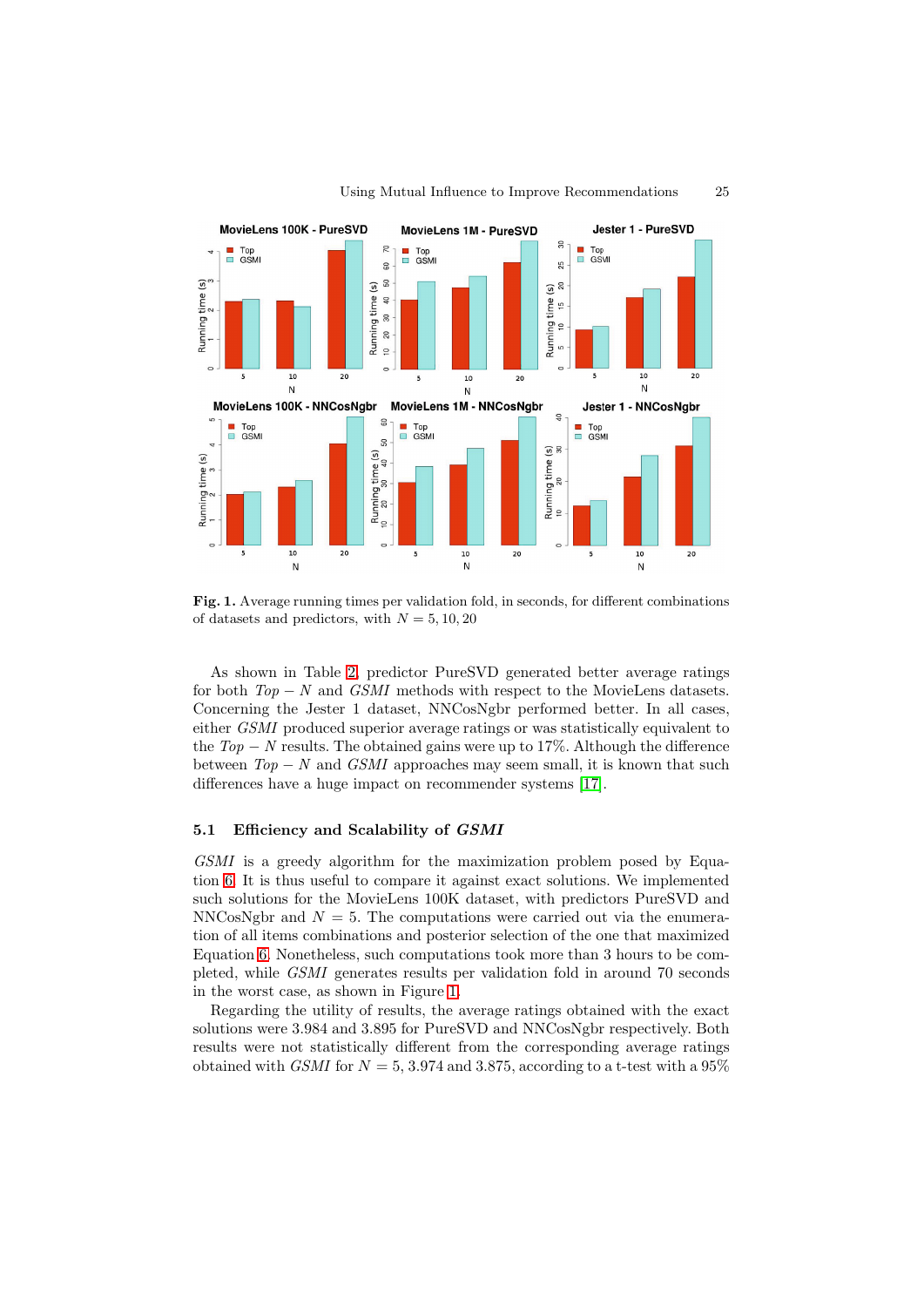confidence level. The fact that *GSMI* for  $N = 5$  generated statistically equivalent results for the MovieLens 100K dataset is an indicative that it is a good heuristic to approximate exact solutions. Also, results presented in Table [2](#page-7-1) consistently indicate that *GSMI*, by embedding mutual influence in its selection strategy, can improve recommendations utility. As a consequence, it is important to devise competitive implementations for *GSMI* that scale in real-time situations.

Although *GSMI* is polynomial and rather fast, given that values for N are usually small in real-world scenarios [\[8\]](#page-11-8), there are some easy and important optimizations that makes it scalable and competitive in practice. A first improvement is to precompute and store all pairwise scores  $\theta$  in a hashtable as a preprocessing step. This offline computation speeds up the generation of different values for Equation [6](#page-4-2) by avoiding redundant computations of Equation [5.](#page-4-1) Another improvement involves the use of memoization to reuse partial summations in the *GSMI* algorithm. Figure [1](#page-8-0) illustrates the average computation time per validation fold for each dataset, varying N and the predictor algorithm. All experiments were performed in a Pentium Dual-Core 2.0GHz with 2GB RAM.

Results in Figure [1](#page-8-0) correspond to the average aggregated time for the generation of all recommendation lists concerning a validation fold. For higher values of N, the time difference between *GSMI* and *Top* − *N* could increase, but such analysis is not useful in real-world scenarios because N values are never big in practice. Therefore, for realistic values of N, *GSMI* scales well and its average running times per validation fold are only slightly bigger than those obtained with  $Top - N$ . In spite of that, the time difference for generating a single recommendation list with both methods is irrelevant. Given that in real-world systems recommendation lists are generated once at a time via the interaction with users, and *GSMI* yields better utility results, it is thus a feasible alternative.

## **5.2 Relation between** *GSMI* **and Recommendations Diversity**

To investigate the relation between *GSMI* and recommendations diversity, we computed the ILD metric, as in Equation 7, for the MovieLens datasets. Movie similarities were computed via the Jaccard's similarity over their corresponding genres, as properly indicated in the datasets. We did not perform such experiments over the Jester 1 dataset because it does not provide any content-based information. Results for both *Top* − *N* and *GSMI* with respect to predictors PureSVD and NNCosNgbr are summarized in Table [3.](#page-10-0)

According to our experiments, *GSMI* and  $Top - N$  do not generate statistically significant diversity differences in recommendations. This is an evidence that  $GSMI$  is not likely to hurt recommendations diversity – at least when compared to  $Top - N$ . It also indicates that considering mutual influence via pairwise scores  $\theta$  does not imply in either redundant or monotonous recommendations.

# **6 Conclusions and Future Work**

In this work, we investigated how items can interfere with their own utility in recommendation scenarios. We stated that there is a mutual influence among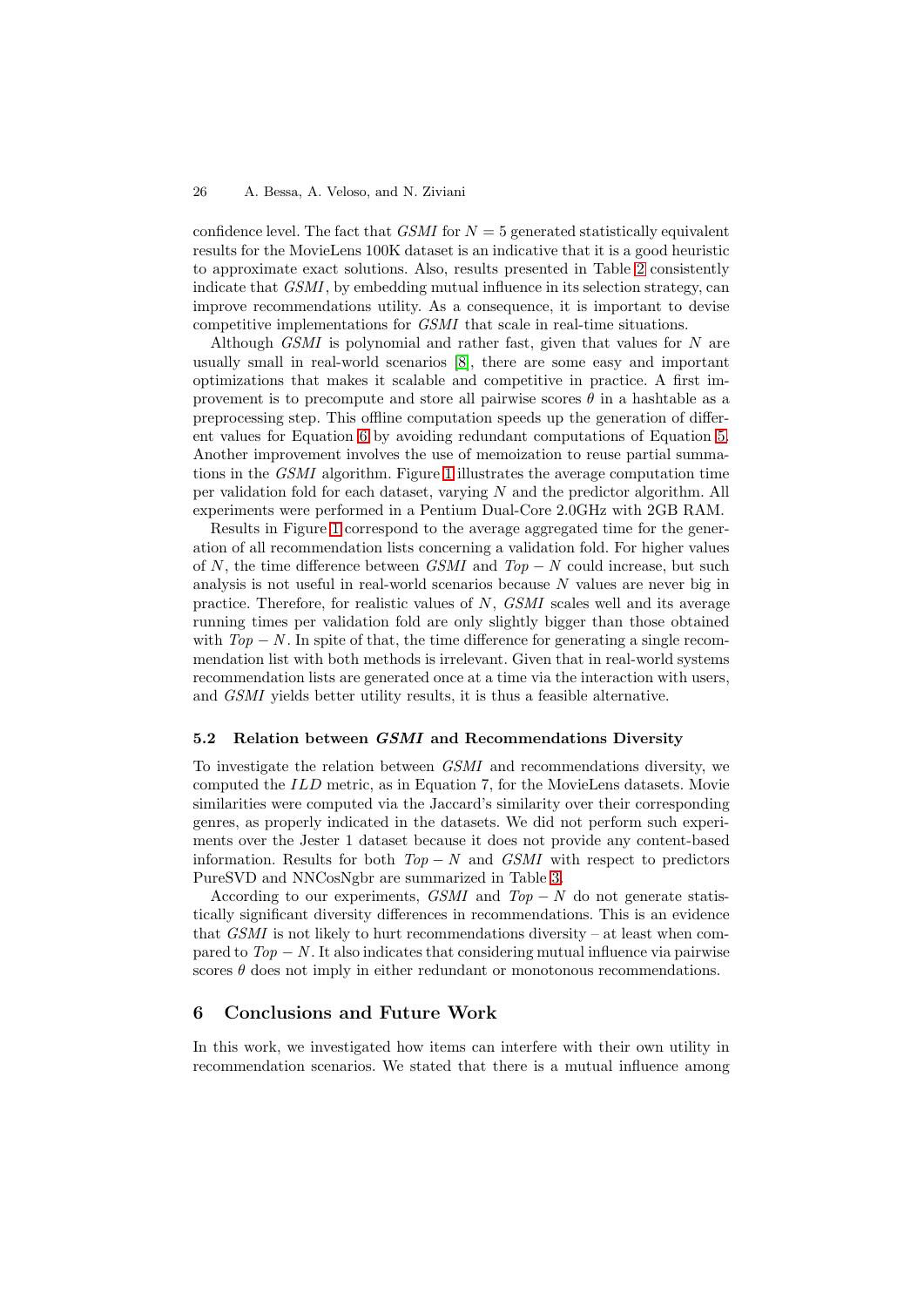| Predictor | Method      | MovieLens 100K MovieLens 1M |        |
|-----------|-------------|-----------------------------|--------|
|           | $Top-5$     | 0.8557                      | 0.7459 |
|           | $GSMI-5$    | 0.8544                      | 0.7557 |
| PureSVD   | $Top-10$    | 0.8619                      | 0.7591 |
|           | $GSMI - 10$ | 0.8615                      | 0.7660 |
|           | $Top-20$    | 0.8645                      | 0.7666 |
|           | $GSMI - 20$ | 0.8643                      | 0.7696 |
|           | $Top-5$     | 0.8649                      | 0.7617 |
|           | $GSMI - 5$  | 0.8652                      | 0.7636 |
| NNCosNgbr | $Top-10$    | 0.8649                      | 0.7694 |
|           | $GSMI-10$   | 0.8652                      | 0.7709 |
|           | $Top-20$    | 0.8649                      | 0.7712 |
|           | $GSMI - 20$ | 0.8652                      | 0.7727 |

<span id="page-10-0"></span>**Table 3.** *ILD* results for different values of N using PureSVD and NNCosNgbr as predictors. For each  $GSMI/Top - N$  pair, we performed a t-test over each dataset. With a 95% confidence level, none of the results are statistically different.

them that increases their utilities when simutaneously selected. It is thus possible to take advantage of these mutual influences to improve recommendation systems. The main intuition behind this project is that not only individual features matter in decision-making processes: the presented set of alternatives as a whole also plays an important role on it.

We proposed a means of computing such mutual influence, pairwise scores  $\theta$ , and an algorithm that incorporates it to improve the recommendation of items, *GSMI*. To analyse mutual influence as an isolated evidence, we compared *GSMI* with  $Top - N$ , an item selection technique that does not rely upon any type of signal but sorted individual items scores. These individual scores, namely φ, were generated by two different state of the art predictors: PureSVD and NNCosNgbr [\[6\]](#page-11-6).

We showed that for three distinct datasets – MovieLens 100K, MovieLens 1M, and Jester 1 – *GSMI* consistently generated recommendation lists with higher utility measures, i.e. higher average ratings [\[14\]](#page-11-14), when compared to  $Top - N$ . We also present evidence that *GSMI* is easily scalable and therefore useful for real-world scenarios. Finally, we show that this algorithm does not seem to hurt recommendations diversity.

Given that we show that mutual influence is an important evidence for recommender systems, we intend to develop LTR algorithms that embed it in a near future. We also want to investigate exact solutions for our optimization problem (Equation [6\)](#page-4-2) that can be feasible in practice, as well as ways of overcoming data sparsity as a means to compute scores  $\theta$  in a more stable fashion. A thorough assessment of which of all studied algorithms leads to less performance variations is also planned as future work. Finally, we plan on implementing different baselines that also consider some type of influence or dependency among items, such as Latent Structured Ranking [\[10\]](#page-11-10) or the mean-variance ranking model proposed by Wang [\[7\]](#page-11-7).